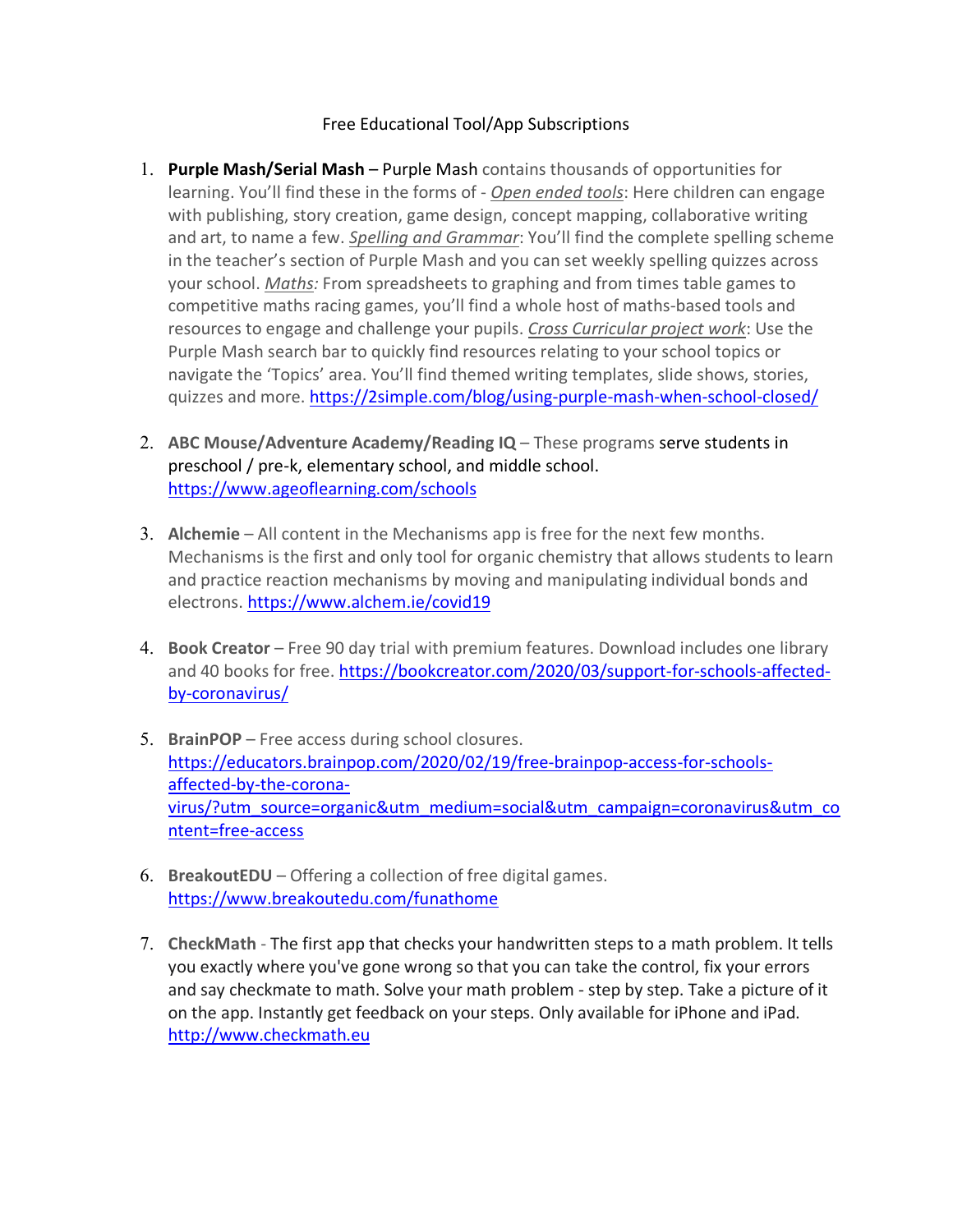- 8. **cK-12** Offering free lessons in math and science during school closures. https://www.ck12.org/student/
- 9. **Classhook** TV shows and movies often contain scenes that discuss topics such as Science, Math, Art, Music, and more. While funny and amusing, these scenes also have valid educational merit. Such scenes not only teach students but also make learning more relevant. Students can associate a concept in class to an image they see in their everyday lives. Bringing television shows and movies to your classroom helps connect students' personal lives to the concepts they are learning in class. As a result, content retention increases, and learning becomes more fun. Classhook makes these lessons easy to find. Free premium account during school closures. http://www.blog.classhook.com/2020/03/06/support-for-schools-impacted-bycoronavirus-covid-19/
- 10. **Epic!** Free access, through June 30<sup>th</sup>, to over 40,000 books, learning videos, quizzes, and more. The classroom teacher can request a free account for their class. https://www.getepic.com/learn/freeremotestudentaccess/
- 11. **Explain Everything** Free during school closures. https://docs.google.com/forms/d/e/1FAIpQLSfBJxTK4uz2Bc3dC4Q1W1wWf1cVm2TS56 NIaeSzOqMJ\_8dCfg/viewform
- 12. **Kahoot!** Currently offering free access to Kahoot! Premium during school closures. https://kahoot.com/access-kahoot-premium-for-free/
- 13. **Kids Discover** Three months free. https://docs.google.com/forms/d/e/1FAIpQLSe8FeuVh5AwwY5S5gkSN7Dw\_tWpRneVd q1FhGyYvCO1N83cug/viewform?vero\_id=kdo1880662&vero\_conv=DkrC-H3AHXmsRWwMpvELoS067gYxZI3gCO2Am6Txg30eb3QJC5zS57pJ5UxI\_RMPRKPShL2NkZRP0avfhAK4LV0J5ZwSgb0jQ%3D%3D
- 14. **LabsLand** Free access, through Summer 2020, to real lab experiences. Labs are located in 24 universities in 14 countries…fields include: physics, electronics, Arduino, chemistry, biology, etc. https://labsland.com/blog/en/2020/03/12/schools-and-universitiesclosure-support/
- 15. **Mystery Science** Free science lessons. https://mysteryscience.com/school-closureplanning
- 16. **Newsela** Free access, through the end of the 2019/2020 school year, to Newsela ELA, Newsela Social Studies, Newsela Science, and the Newsela SEL Collection. https://newsela.com/about/distance-learning/